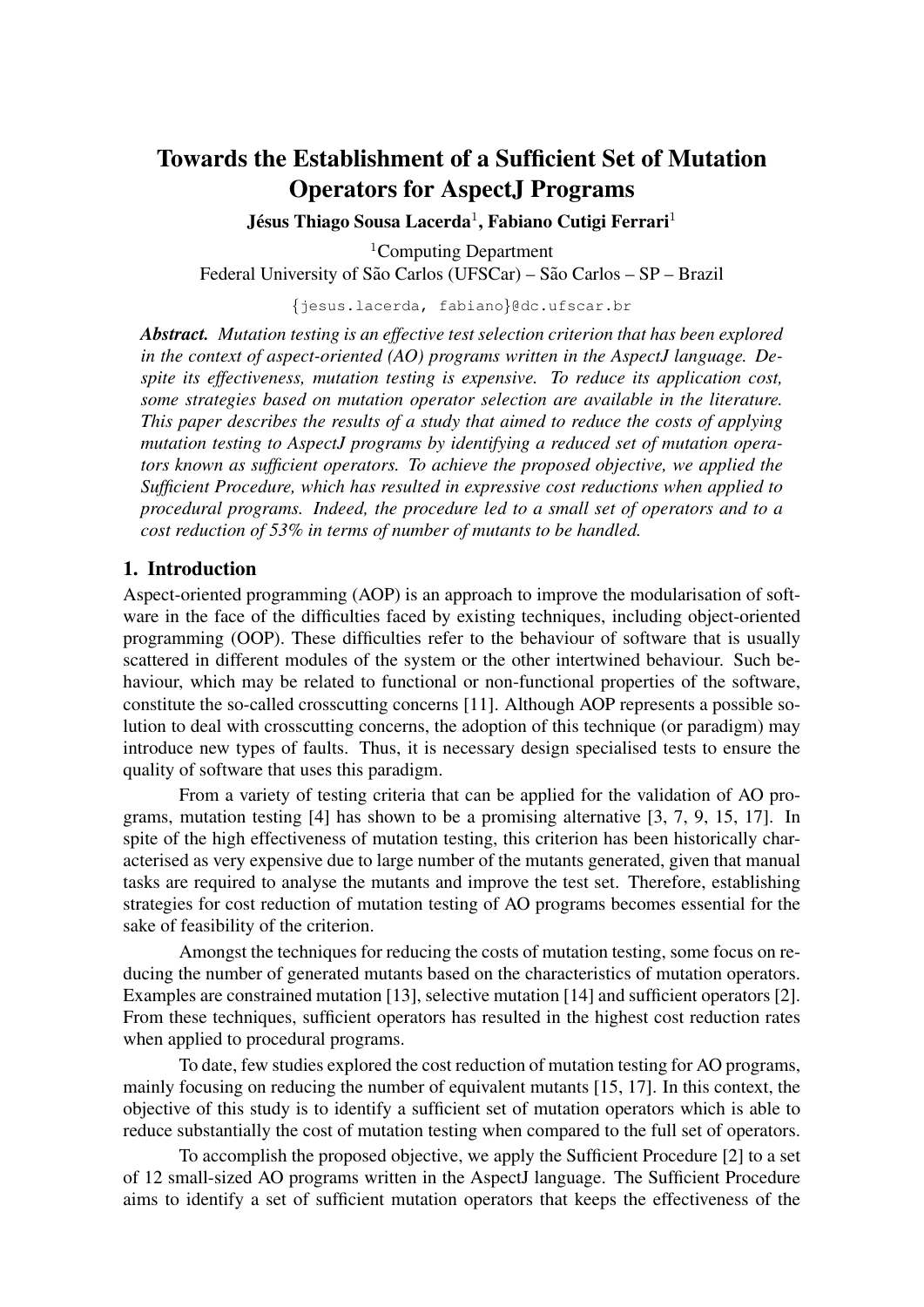test suite with respect the whole set of mutation operators. Note that AspectJ represents the mainstream AOP technology, upon which research and practical usage have developed. We choose the Sufficient Procedure since it has yielded expressive results for procedural programs. Indeed, our results show that a reduced set of mutation operators for AspectJ programs may produce a high mutant coverage with a cost reduction of 53%.

The remaining of this paper is organised as follows: Sections 2 and 3 describe basic concepts and related work, respectively. The plan of the exploratory study to identify sufficient operators is described in Section 4, whereas Section 5 details the achieved results and limitations. Conclusions and future work come in Section 6.

#### 2. Background

#### 2.1. Aspect-Oriented Programming

The goal of aspect-oriented programming (AOP) is improving the modularisation of the socalled crosscutting concerns [11]. In doing so, such concerns will not appear tangled with other concerns or spread across various parts of the code. Adopting AOP, the developer is able to separate and better organise the code and thus improve software quality through the concept of separation of concerns [5, 11]. In AOP, the element responsible to make the modularisation of these concerns is the aspect. Ideally, an aspect can change the behaviour of the remaining system functionalities without their knowledge of the aspect action. In one aspect, behaviour related to a crosscutting concern is termed advice, and it can be executed at a specified time. The moment of the execution of an advice is determined by a join point and can be defined in predicate-based expressions known as pointcuts. Mainstream AOP technologies such as AspectJ<sup>1</sup>, SpringAOP<sup>2</sup> and CaesarJ<sup>3</sup> provide mechanisms for defining pointcut expressions to identify joint points throughout the software code.

Despite the benefits of AOP brings, using its programming constructs may result in new types of faults in the code [1, 6]. Therefore, to ensure the quality of produced software, several testing approaches have been explored, involving different techniques and testing criteria. Among these approaches, mutation testing has attracted the research community's attention and has been on focus in recent research [7, 9, 15, 17].

#### 2.2. Mutation Testing for AO Programs

The Mutant Analysis criterion – also known as mutation testing – was first described by DeMillo et al. [4]. This criterion inserts small defects in software with the aim of simulating the common mistakes made by programmers. Mutation testing consists in generating several versions of the program P under testing with small syntactic changes  $(P', P'', ...);$  these modified versions are called mutants. Tests are executed on P and on  $(P', P'', ...)$ . Given a mutant, say  $P'$ , if the result of at least one test case differs between P and  $P'$ ,  $P'$  is said to be killed *(i.e.* the simulated fault was revealed). Otherwise, the mutant remains alive so  $P'$ must be analysed to check for equivalence with  $P$  or to require a new test case that reveals the difference between  $P$  and  $P'$ . The mutation score (MS) measures the test coverage based on the ratio of killed mutants with respect to the total number of non-equivalent mutants.

For AO programs, Ferrari et al. [7] defined a set of mutation operators considering the AspectJ language. The operators are based on fault types specific of the AO paradigm. The operators are organised in three groups; each group simulates three categories of faults related to main AOP concepts and constructs of AspectJ, namely: pointcut expressions

 $1$ http://www.eclipse.org/aspectj/ – accessed in 27/06/2014

<sup>2</sup>http://docs.spring.io/spring/docs/2.5.4/reference/aop.html – accessed in 27/06/2014

 $3$ http://caesarj.org/ – accessed in 27/06/2014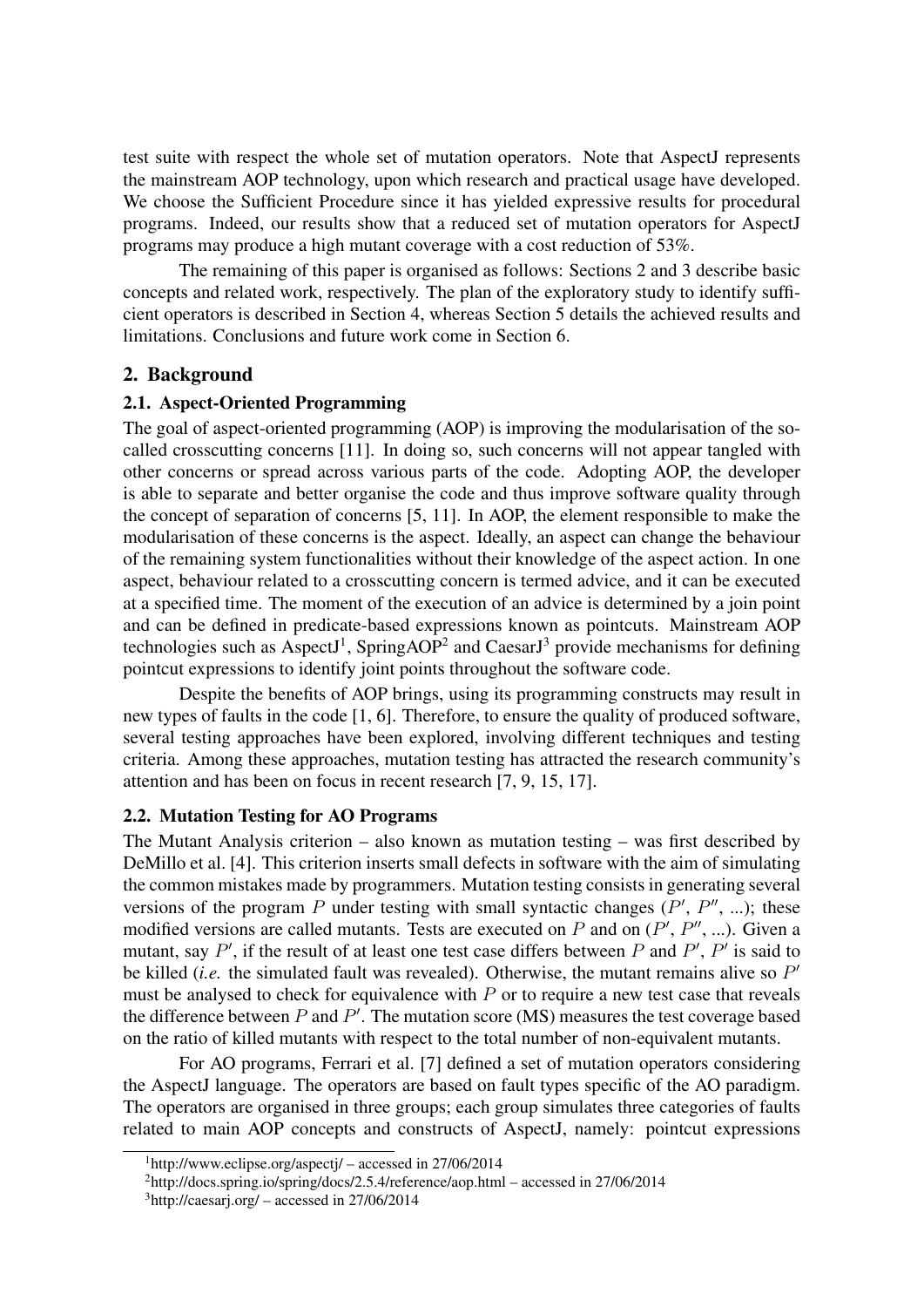(Group 1); declare-like expressions (Group 2); and advice definition and implementation (Group 3). In total, 26 operators are defined (15 in Group 1, 5 in Group 2, and 6 in Group 3), and the *Proteum/AJ* tool [8] automates 24 of them.

### 2.3. The Sufficient Procedure

Many studies have investigated different approaches for mutation testing in order to reduce costs of such criterion. A survey reported by Jia and Harman [10] describes the main contributions in this field. Examples of cost reduction strategies are selective mutation, higher order mutation, weak mutation, and sufficient mutation. Amongst them, sufficient mutation was proposed by Barbosa et al. [2] and, by applying a procedure called Sufficient, has shown the highest reduction costs without effectiveness loses.

The Sufficient Procedure consists of six steps that aim to select the best mutation operators to compose an essential (or sufficient) set. The steps are described as follows:

- 1. Consider operators that determine high score mutation: select operators which produces the highest mutation scores in relation with the whole set of operators.
- 2. Consider at least one operator for each class of mutation: since each class of operators models specific types of faults, it is desirable that the set of operators contains at least one operator for each class.
- 3. Evaluate empirical inclusion among operators: check if operators in the sufficient set are empirically included by other operators; if so, remove them from the set.
- 4. Establish incremental implementation strategy: due to the high cost of operators, it is necessary to establish an incremental strategy for their application.
- 5. Consider operators that provide an increase in the mutation score: seek for operators not yet selected, but have the ability to increase the mutation score.
- 6. Consider operators with high strength: consider operators which have high strength, since they are usually not empirically included by other operators.

## 3. Related Work

Barbosa et al. [2] applied the Sufficient Procedure (described in Section 2) to procedural programs developed in the C language. The procedure was applied to two different sets of applications. In both sets the authors achieved expressive cost reduction of around 65%, on average. Motivated by such results, we apply the Sufficient Procedure in the study presented in this paper. The results are compared with Barbosa et al.'s results in Section 5.2.

In more recent studies focus on different approaches for testing AO programs using mutation [15, 17]. Wedyan and Ghosh proposed the use of simple object-based analysis to prevent the generation of equivalent mutants for some mutation operators for AspectJ programs. They argue that reducing the amount of equivalent mutants generated by some operators would consequently reduce the cost of mutation testing as a whole. The authors use three testing tools (AjMutator, Proteum/AJ, MuJava) to assess their technique. The results are that, on average, 80% of the equivalent mutants could be avoided of being generated, proving the efficiency of their approach. Note that Wedyan and Ghosh's approach consists in changing the mutation rules encapsulated into the operators with the aim of not generating equivalent mutants. Such strategy requires tool adaptive maintenance. Once implemented, it could be applied in conjunction with the Sufficient Procedure to reduce even more the cost of mutation testing applied to AO programs.

Omar and Ghosh [15] presented four approaches to generate higher order mutants for AspectJ programs. The approaches were evaluated in terms of the ability to create mutants of higher order resulting in higher efficacy and less effort when compared with first order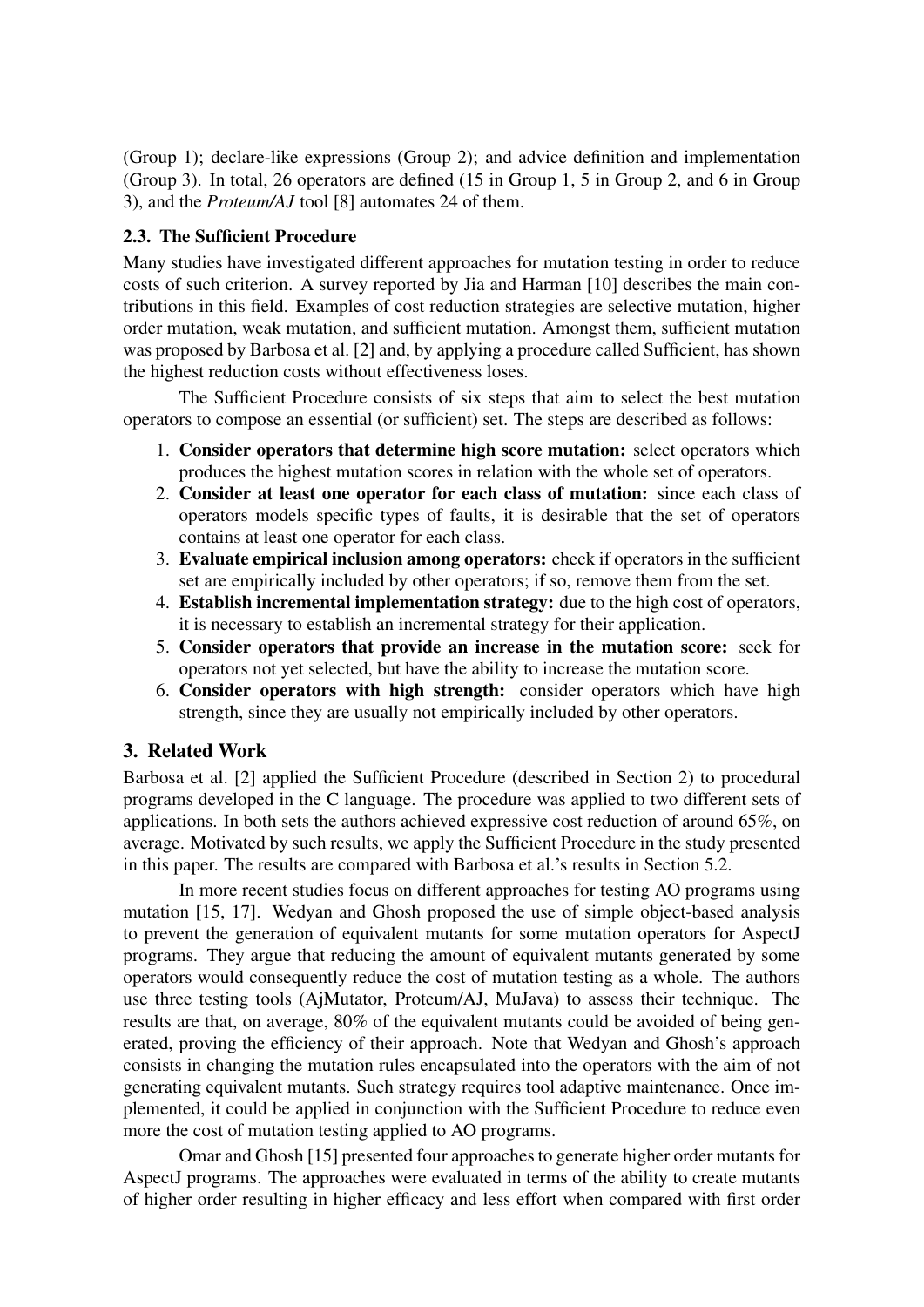mutants. Some of these approaches can reduce the amount of equivalent mutants generated or reduce the total number of mutants, *i.e.* they can reduce the cost of mutation testing in this paradigm. Furthermore, all approaches proposed can produce higher order mutants that can be used to increase test effectiveness and reduce test effort.

Ferrari et al. [9] evaluated the same set of applications we analyse in this study. They apply a whole set of mutation operators proposed in their previous work [7]. Two analyses are presented: (i) they compared the cost of applying mutation with the Systematic Functional Testing (SFT) criterion, which has shown to be very effective in detecting mutants for C programs [12]; and (ii) they measured the effort required to achieve mutation adequate test sets. In short, the results are that the application of SFT was not enough to achieve adequate mutation coverage; on average, 5% of additional tests was required.

## 4. Study Setup

## 4.1. Research Question

This study aims to investigate how to reduce the cost of applying mutation testing in AO programs. We define two research questions, the first related to the feasibility of achieving significant cost reduction, and the second related to the amount of effort we can save.

- RQ1: Can one identify a reduced set of mutation operators which are effective to reveal AO-specific faults simulated by a complete set of operators?
- RQ2: Can one achieve an expressive cost reduction in mutation testing for AO programs by applying the reduced set of operators?

We selected the Sufficient Procedure proposed by Barbosa et al. [2] as the approach to be applied to AO programs in order to obtain a reduced set of operators for AspectJ programs. The key measure considered by the Sufficient Procedure is the mutation score associated with an individual mutation operator or to a set of mutation operators. Since such procedure has resulted in the highest effort savings when applied to procedural programs when compared to other operator-based cost reduction approaches [2], we believe this procedure should also provide significant results for AO programs as well.

## 4.2. The Dataset

In our study we reused mutation-adequate test sets originally designed by Ferrari et al. [9] for 12 small AO software applications developed in the AspectJ language. A short description and some coarse-grained metrics of these applications are shown in Table 1. We highlight that the design of test sets as well as the mutant analysis were thoroughly performed by those authors with support of the *Proteum/AJ* tool [8].

General test data for each application is shown in Table 2. Column "#Total Mut." shows the total number of mutants per application. The remaining columns represent, respectively: the number of mutants automatically classified as equivalent ("#Autom.Equiv") and anomalous<sup>4</sup> ("#Anom."); the number of mutants that should be killed by tests or manually classified as equivalent ("#Alive Mut."); the number of mutants manually classified as equivalent ("#Man.Equiv."); the size of the mutation-adequate test set (" $TM$ "); and the final mutation score ("M.S").

## 4.3. Dataset Preparation

Based on the results generated in the study of Ferrari et al. [9], we implemented and executed a series of SQL queries and Java routines to obtain a cross-comparison table amongst

<sup>4</sup>A mutant is classified as anomalous if it does not compile.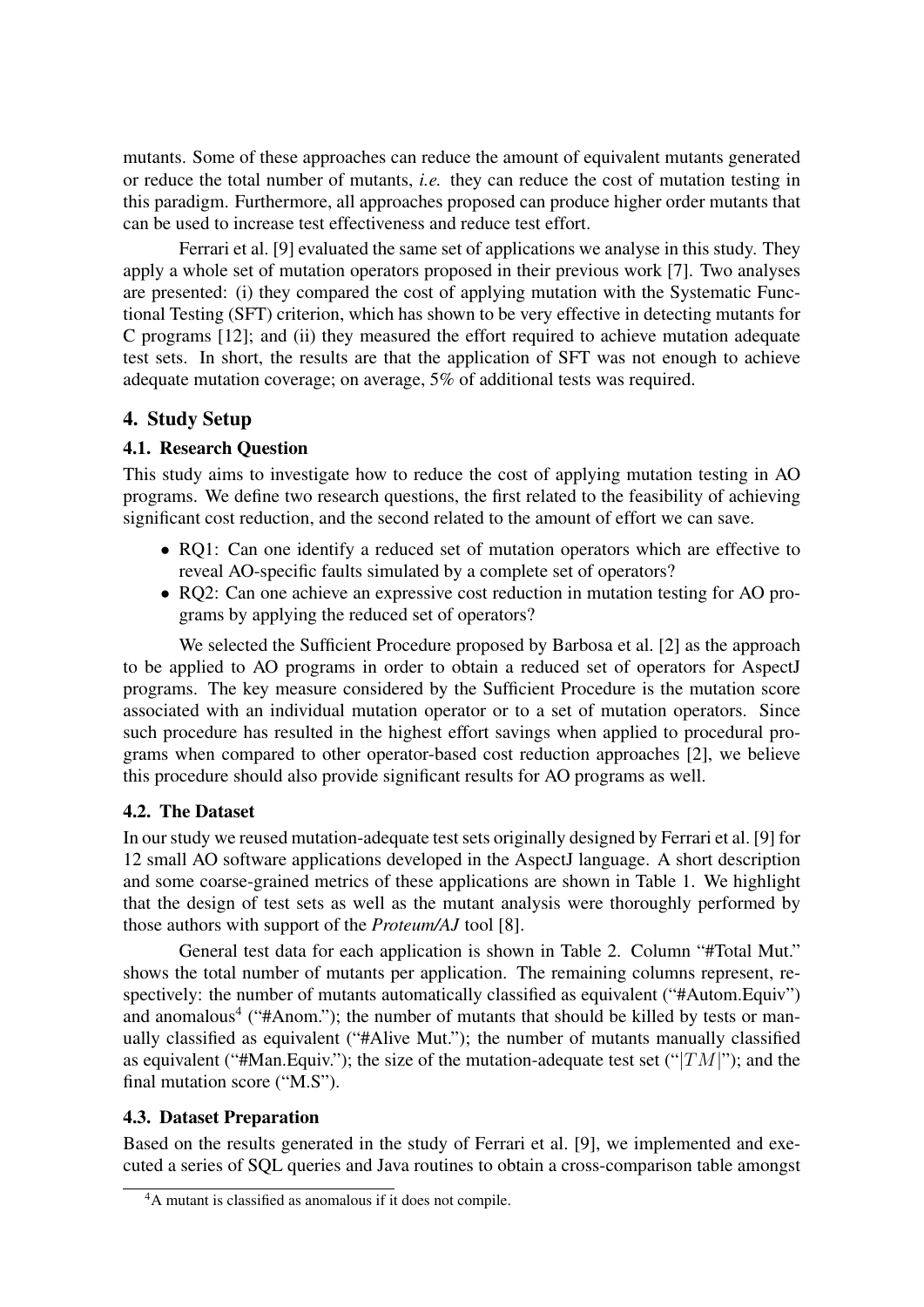| <b>Application</b>    | <b>Description</b>                                                                |      | <b>LOC Classes Aspects</b> |                |
|-----------------------|-----------------------------------------------------------------------------------|------|----------------------------|----------------|
| 1. BankingSystem      | System that manages transactions for bank accounts. Aspects in Bank- 199          |      | $\overline{9}$             | 6              |
|                       | ingSystem implement logging, minimum balance control and overdraft op-            |      |                            |                |
|                       | erations.                                                                         |      |                            |                |
| 2. Telecom            | Phone system simulator developed in AspectJ and distributed by The 251            |      | 6                          | 3              |
|                       | Eclipse Foundation. Manage phone calls, and calculations of time and              |      |                            |                |
|                       | cost of each call are made for aspects                                            |      |                            |                |
| 3. ProdLine           | Software product line for graph applications that includes a set of common 537    |      | 8                          | 8              |
|                       | functionalities of the graph domain. The aspects in this application are          |      |                            |                |
|                       | responsible for introducing the selected features in a determined instance        |      |                            |                |
|                       | SPL.                                                                              |      |                            |                |
| 4. FactorialOptimizer | Mathematical system that implements an optimization on the factorial of 39        |      | 1                          | 1              |
|                       | a number. The calculation is managed by an aspect, it stores all cached           |      |                            |                |
|                       | calculations to eventually be recovered and reused in other calculations.         |      |                            |                |
| 5. MusicOnline        | Management system from an online music store. The aspects are respon- 150         |      | 7                          | 2              |
|                       | sible for managing user accounts and billing system.                              |      |                            |                |
| 6. VendingMachine     | System that manages the interaction of sales in a drinks machine. The 64          |      | 1                          | 3              |
|                       | aspects managed manage the sale, returning the user coins when needed             |      |                            |                |
|                       | and releasing the drink requested.                                                |      |                            |                |
| 7. PointBoundsChecker | Two-dimension point constraint checker. The aspect checks if the coordi-44        |      | 1                          | 1              |
|                       | nates of the points belong to a given interval, otherwise an exception is         |      |                            |                |
|                       | thrown                                                                            |      |                            |                |
| 8. StackManager       | It's a simple stack that improves the operations of push and pop. The 77          |      | 4                          | 3              |
|                       | aspects perform audit of the stored numbers and count the number of op-           |      |                            |                |
|                       | erations of push type.                                                            |      |                            |                |
| 9. PointShadowManager | Application for managing two-dimension point coordinates. One aspect 66           |      | $\overline{2}$             | 1              |
|                       | create and manage the shadow of two points, the shadows most have                 |      |                            |                |
|                       | exactly same coordinates of the points.                                           |      |                            |                |
| 10. Math              | Math utility application that calculates the probability of successes in a se- 53 |      | 1                          | 1              |
|                       | quence of n independent yes/no experiments (Bernoulli trial), each yield-         |      |                            |                |
|                       | ing success with probability p. The aspect logs exponentiation operations,        |      |                            |                |
|                       | identifying the type of the exponent.                                             |      |                            |                |
| 11. AuthSystem        | Simpler version of a bank system, the system requires the user to authenti-       | - 89 | 3                          | $\overline{2}$ |
|                       | cate before simple operations such as debit, credit and check balance. The        |      |                            |                |
|                       | aspects are responsible for authentications and transaction management.           |      |                            |                |
| 12. SegGen            | Implements a generator from a sequence of numbers and characters. The 205         |      | 8                          | 4              |
|                       | aspects modularize the policy generation and logging concerns                     |      |                            |                |

**Table 1: Description of the applications used in the study (adapted from Ferrari et al. [9])**

| Table 2: Summary of the application of mutation testing on the set of programs |  |  |  |
|--------------------------------------------------------------------------------|--|--|--|
|                                                                                |  |  |  |

| Application           |     | #Total Mut. #Autom.Equiv. #Anom. #Alive Mut. # Man.Equiv. |    |     |              | $\left  TM\right $ | M.S. |
|-----------------------|-----|-----------------------------------------------------------|----|-----|--------------|--------------------|------|
| 1. BankingSystem      | 136 | 68                                                        | 18 | 50  |              | 58                 | 1.00 |
| 2. Telecom            | 111 | 46                                                        | 12 | 53  | 10           | 67                 | 1.00 |
| 3. ProdLine           | 199 | 125                                                       | 16 | 58  |              | 36                 | 1.00 |
| 4. FactorialOptimizer | 29  | 8                                                         | 6  | 15  |              | 19                 | 1.00 |
| 5. MusicOnline        | 57  | 25                                                        | 5  | 27  | 2            | 48                 | 1.00 |
| 6. VendingMachine     | 113 | 58                                                        | 8  | 47  | 13           | 23                 | 1.00 |
| 7. PointBoundsChecker | 70  | 32                                                        | 10 | 28  |              | 14                 | 1.00 |
| 8. StackManager       | 45  | 24                                                        | 0  | 21  |              | 15                 | 1.00 |
| 9. PointShadowManager | 50  | 25                                                        | 4  | 21  | 5            | 14                 | 1.00 |
| 10. Math              | 20  | 13                                                        | 0  | 7   | $\mathbf{2}$ | 54                 | 1.00 |
| 11. AuthSystem        | 52  | 28                                                        | 3  | 21  |              | 19                 | 1.00 |
| 12. SeqGen            | 40  | 19                                                        | 3  | 18  | 8            | 42                 | 1.00 |
| Total                 | 922 | 471                                                       | 85 | 366 | 42           | 409                | 1.00 |

operators. For each mutation operator, we identified the respective adequate subset of test cases and checked the coverage of mutants generated by all other operators. Part of the comparison table appears in Table 3.

Similarly to Barbosa et al.'s study [2], using such a table we can check the average mutation score obtained by each operator's adequate test set with respect to all other operators. For instance, the subset of adequate test cases for operator ABHA (line 2) is almost considered adequate for operator ABAR (column 1), achieving a mutation score of 0.9960. In this case, it is said that the ABAR operator is included empirically by the ABHA operator.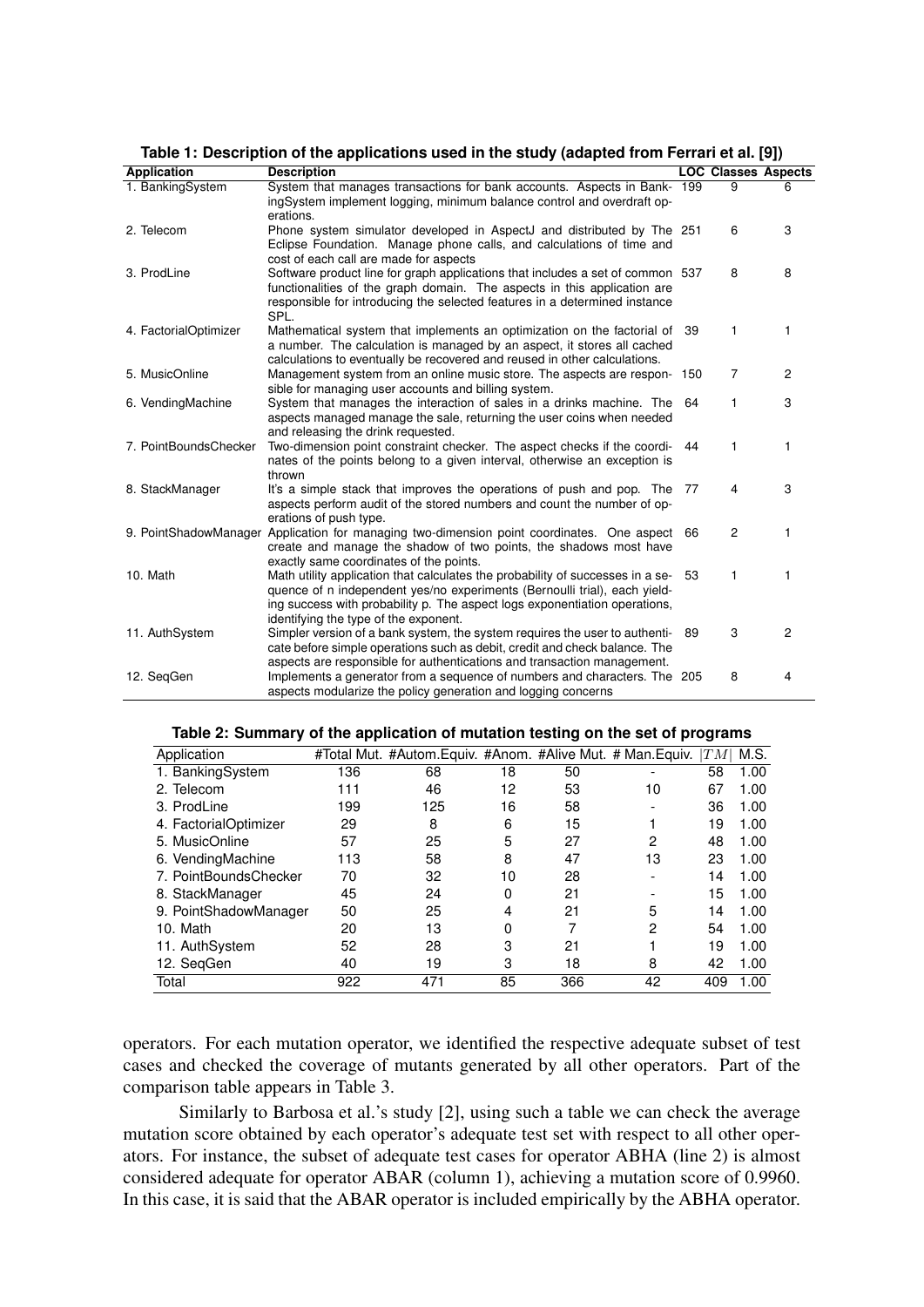| Op/Op       | <b>ABAR</b> | <b>ABHA</b> | <b>ABPR</b> | <b>APER</b> | <b>APSR</b> | <b>DAPC</b> | <b>DAPO</b> | <b>PCCE</b> | $\cdots$ | Average |
|-------------|-------------|-------------|-------------|-------------|-------------|-------------|-------------|-------------|----------|---------|
| <b>ABAR</b> |             | 0.9352      | 0.9431      |             | 0.8963      |             | 0.9853      | 0.8595      | $\cdots$ | 0.9246  |
| <b>ABHA</b> | 0.9960      |             | 0.9431      |             | 0.9931      |             | 0.9853      | 0.9372      |          | 0.9598  |
| <b>ABPR</b> | 0.6169      | 0.6508      |             |             | 0.7234      |             | 0.9853      | 0.5275      | $\cdots$ | 0.7730  |
| <b>APER</b> | 0.1422      | 0.2964      | 0.5583      |             | 0.3872      | 0.6107      | 0.5317      | 0.1946      |          | 0.3359  |
| <b>APSR</b> | 0.5230      | 0.6361      | 0.7967      |             |             |             | 0.9853      | 0.5042      | $\cdots$ | 0.7196  |
| <b>DAPC</b> | 0.4410      | 0.5008      | 0.7154      |             | 0.5106      |             | 0.9853      | 0.4019      |          | 0.6204  |
| <b>DAPO</b> | 0.1327      | 0.2360      | 0.3631      | 0.4820      | 0.2851      | 0.4497      |             | 0.1603      | $\cdots$ | 0.2744  |
| <b>PCCE</b> | 0.8708      | 0.8913      | 0.8238      |             | 0.6935      |             | 0.9853      |             | $\cdots$ | 0.9005  |
| Average     | 0.5392      | 0.5518      | 0.5938      | 0.6634      | 0.5178      | 0.7363      | 0.7010      | 0.4761      | $\cdots$ |         |

**Table 3: Part of the cross between mutation operators**

With this comparison table, we can perform some preliminary analysis required to run the Sufficient Procedure. For example, we can rank the operator with the highest mutation score (MS), highest strength and highest cost. This data can be observed in Table 4. Note that strength is obtained with the formula (1 - operator's average mutation score with respect to all other mutation operators). For example, the strength of ABHA operator is 0.4482 (*i.e.* 1 - 0.5518; see ABHA column in Table 3).

| ΜS<br><b>Strength</b> |        |             | Cost   |             |       |
|-----------------------|--------|-------------|--------|-------------|-------|
| Operator              | Value  | Operator    | Value  | Operator    | Value |
| <b>ABHA</b>           | 0.9598 | <b>PWIW</b> | 0.5564 | <b>PWIW</b> | 456   |
| <b>PWIW</b>           | 0.9534 | PCCE        | 0.5239 | ABAR        | 75    |
| ABAR                  | 0.9246 | PCTT        | 0.5082 | ABPR        | 62    |
| <b>PCCE</b>           | 0.9005 | <b>POAC</b> | 0.5048 | PCCE        | 57    |
| <b>POAC</b>           | 0.8728 | APSR        | 0.4822 | <b>POPI</b> | 54    |
| <b>ABPR</b>           | 0.7330 | <b>PCGS</b> | 0.4706 | ABHA        | 52    |
| <b>APSR</b>           | 0.7196 | ABAR        | 0.4608 | <b>POAC</b> | 50    |
| <b>DAPC</b>           | 0.6204 | <b>ABHA</b> | 0.4482 | PCCT        | 31    |
| <b>POPL</b>           | 0.5718 | <b>POPL</b> | 0.4147 | <b>PCLO</b> | 30    |
| <b>PSWR</b>           | 0.5635 | <b>ABPR</b> | 0.4062 | <b>APSR</b> | 18    |
|                       |        |             |        |             |       |

**Table 4: Mutation score, strength and cost of operators.**

## 5. Results and Analysis

In this section the Sufficient Procedure is applied step-by-step ad the results are described. At the end of each step the partial result of the sufficient set is presented. After describing all partial results, we present the final sufficient set and an analysis of the cost reduction achieved with the procedure.

#### 5.1. The Sufficient Procedure Step-by-Step

As described in Section 2.3, the Sufficient Procedure requires six steps to result in a sufficient set of mutation operators for programs written in a particular programming language. Following we describe the execution of each step and the partial results we achieved.

#### Step 1: Consider mutant operators that determine a high mutation score

To apply this step, we defined the value of  $0.75 \text{+} 0.02$  for mutation score (MS) as a minimum threshold to select operators to compose the  $SS_{pre}$  set, which is the preliminary sufficient mutant operators sets. That is, only operators that produce MS equal or higher than the threshold are selected to compose  $SS_{pre}$ .

The minimum threshold for inclusion was defined based on the study of Barbosa et al. [2]. Although those authors have chosen a higher threshold ( $MS = 0.9\pm 0.005$ ), we decided for a lower value in order to work with a similar  $SS_{pre}$  size as they did. More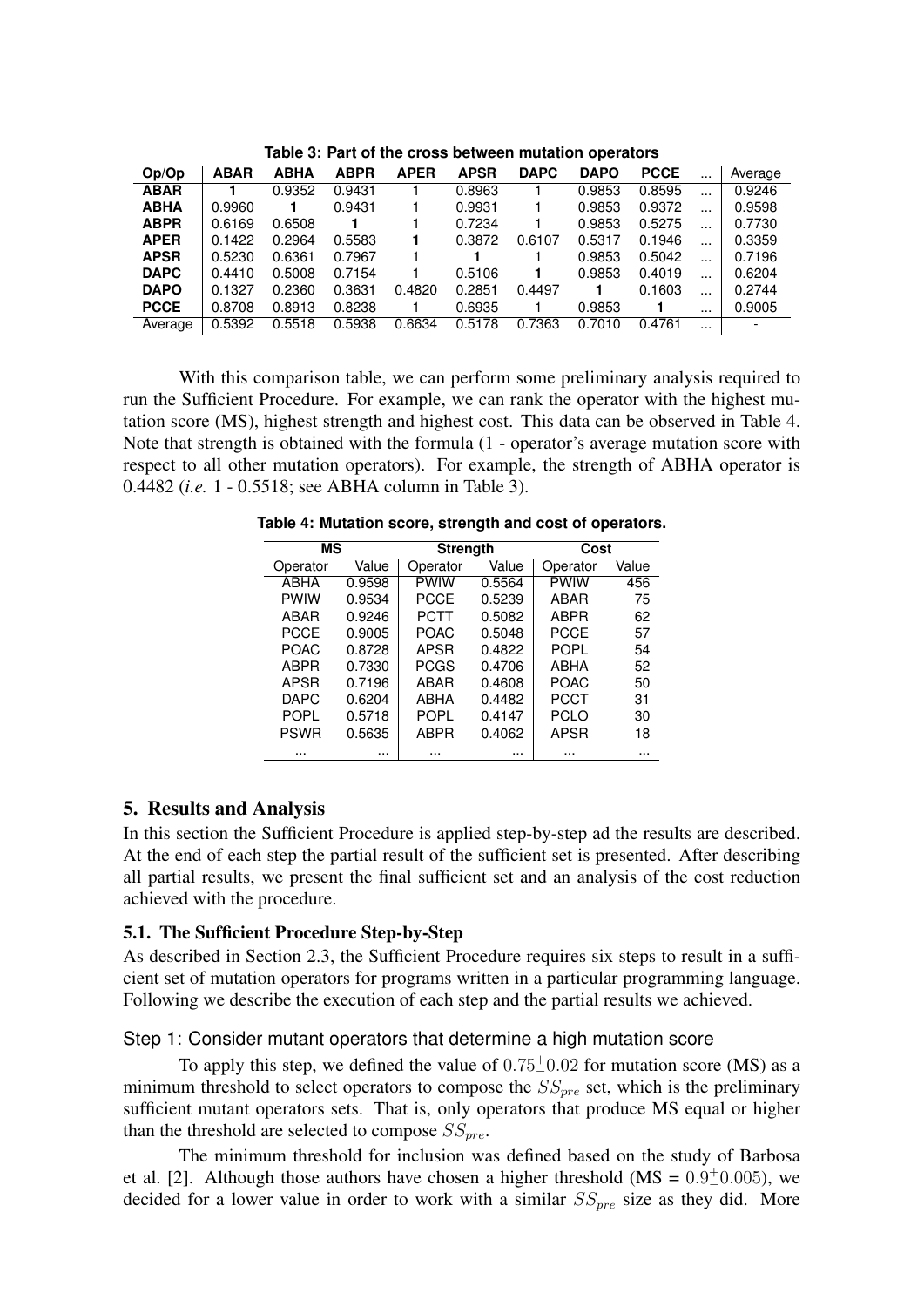specifically, our threshold enabled us to create the  $SS_{pre}$  set with six operators, as follows:

#### $\vert SS_{pre}$  = {ABHA, PWIW, ABAR, PCCE, POAC, ABPR}

Step 2: Consider at least one operator for each class of mutation

As the reader can notice,  $SS_{pre}$  lacks operators of Group 2, which are operators that model faults related to declare-like expressions in AspectJ. From the five available operators (namely, DAPC, DAPO, DSSR, DEWC, DAIC), only DAPC and DAPO generated mutants for the target applications. However, running mutants of DAPC and DAPO on  $SS_{pre}$ -adequate test cases results in MS = 1.000 and MS = 0.9852 in regard to those mutants, respectively. For this analysis,  $MS \geq 0.95$  is defined as an optimal index of mutation score to consider a mutation operator empirically included by the others, likewise in Barbosa et al.'s study [2]. We then conclude DAPC and DAPO are empirically included by  $SS_{pre}$ and that at this point,  $SS_{pre}$  remains unchanged.

Step 3: Evaluate empirical inclusion among operators

From the  $SS_{pre}$  set obtained so far, we can analyse the empirical inclusion amongst its elements and possibly reduce the preliminary set. Table 5 supports the analysis, in which operators one-by-one are contrasted with the remaining operators from  $SS_{pre}$ . Similarly to the previous step,  $MS \geq 0.95$  is considered an optimal index for empirical inclusion.

| <b>Relation Empirical Inclusion</b>                                        | Highlight Op. | <b>Mutation Score</b> |
|----------------------------------------------------------------------------|---------------|-----------------------|
| $\{A B H A \}'$ PWIW','ABAR','PCCE','POAC'} $\rightarrow$ {'ABPR'}         | <b>ABPR</b>   | 0.943089              |
| {'ABPR','PWIW','ABAR','PCCE','POAC'} $\rightarrow$ { 'ABHA'}               | <b>ABHA</b>   | 0.999489              |
| ${PAC'}$ / $\rightarrow {PWW'}$                                            | <b>PWIW</b>   | 0.742682              |
| {'ABPR','ABHA','PWIW','PCCE','POAC'} $\rightarrow$ { 'ABAR'}               | <b>ABAR</b>   | 0.996038              |
| $\{A\text{BPR}\}\$ ABHA','PWIW','ABAR','POAC'} $\rightarrow \{A\}$ 'PCCE'} | <b>PCCE</b>   | 0.937153              |
| $\{$ 'ABPR','ABHA','PWIW','ABAR','PCCE'} $\rightarrow$ { 'POAC'}           | <b>POAC</b>   | 0.921406              |

Table 5: Empirical inclusion considering  $SS_{pre}$  operators one-by-one.

Operators to be considered for removal from  $SS_{pre}$  are in ABHA and ABAR. Since this step is performed incrementally, the first operator to be removed will be one that is more empirically included by the other operators, in this case, ABHA, since it is the operator with the highest score listed in Table 5 ( $MS_{ABHA} = 0.999489$ ).

After removing the ABHA operator,  $SS_{pre}$  was re-evaluated and we verified that the values of the empirical inclusion remained the same. The values of this new revaluation of inclusion relations are shown in Table 6.

| <b>ROLL OF EMPHALMED MORE OF A CHILD AND ITAL</b>                                                                                    |               |                       |  |  |  |  |  |
|--------------------------------------------------------------------------------------------------------------------------------------|---------------|-----------------------|--|--|--|--|--|
| <b>Relation Empirical Inclusion</b>                                                                                                  | Highlight Op. | <b>Mutation Score</b> |  |  |  |  |  |
| $\{$ 'PWIW','ABAR','PCCE','POAC'} $\rightarrow$ {'ABPR'}                                                                             | <b>ABPR</b>   | 0.943089              |  |  |  |  |  |
| ${POR$ $\rightarrow$ ${POR'}$ $\land$ $ABAR$ $\land$ $PCCE$ $\land$ $POAC$ $\rightarrow$ ${PW}$ $\lor$ $\land$                       | <b>PWIW</b>   | 0.742682              |  |  |  |  |  |
| ${PAC'}$ / $\rightarrow {PAC'}$ / $\rightarrow {PAC'}$                                                                               | <b>ABAR</b>   | 0.996038              |  |  |  |  |  |
| ${POR$ $\rightarrow$ ${PQ}$ $\rightarrow$ ${PQ}$ $\rightarrow$ ${PQ}$ $\rightarrow$ ${PQ}$ $\rightarrow$ ${PQ}$ $\rightarrow$ ${PQ}$ | <b>PCCE</b>   | 0.937153              |  |  |  |  |  |
| $\{ABPR'\}$ PWIW','ABAR','PCCE'} $\rightarrow \{POAC\}$                                                                              | POAC.         | 0.921406              |  |  |  |  |  |

**Table 6: Empirical inclusion after removing ABHA.**

The next operator to be removed is ABAR. After its removal, there were changes in some mutation scores, but none of these changes lead to the empirical inclusion of any operator in  $SS_{pre}$ . This new revaluation is shown in Table 7.

At the end of step 3, we have the following  $SS_{pre}$  set:

 $\sqrt{SS_{pre}} = \{PWIW, PCCE, POAC, ABPR\}$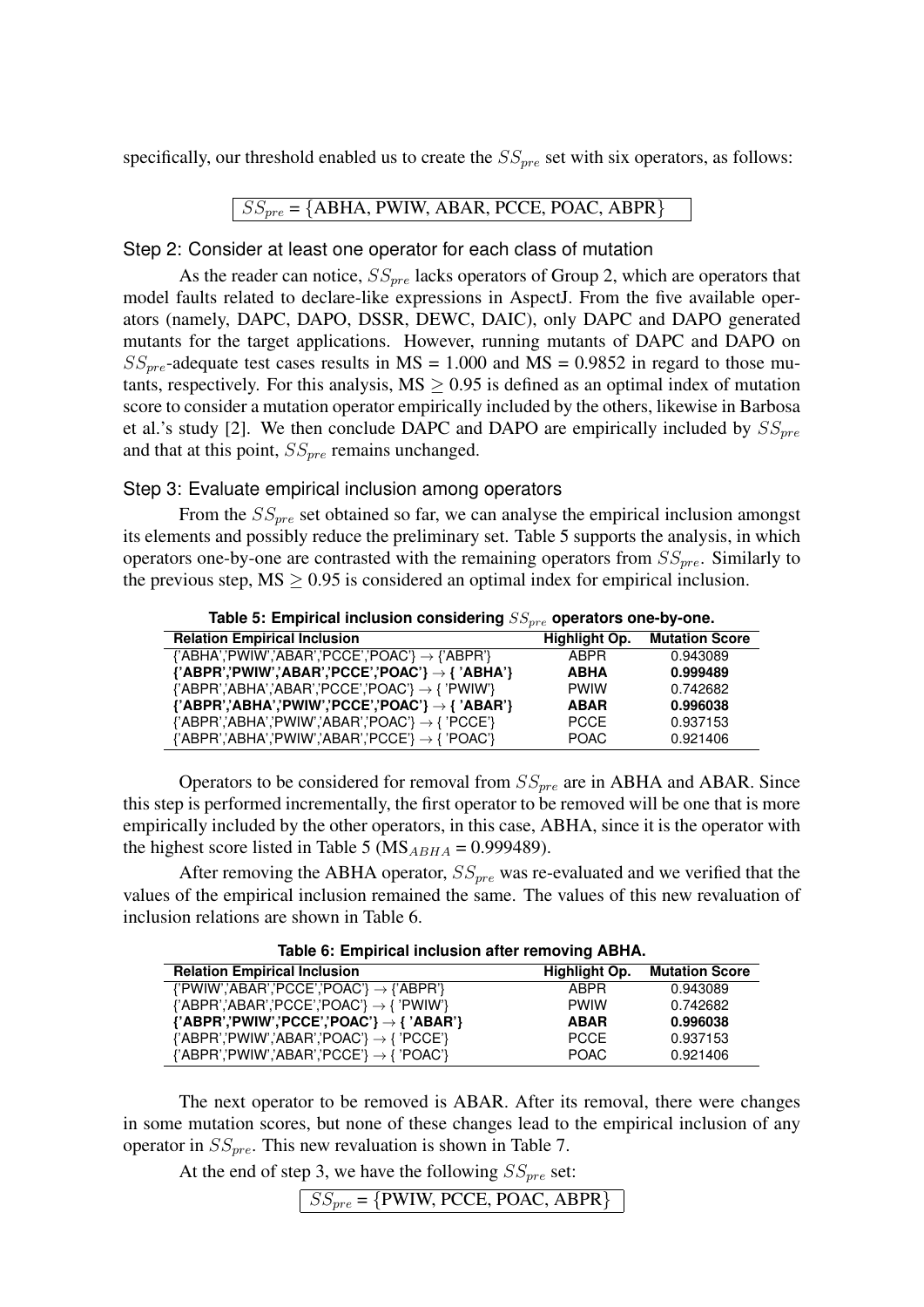| <b>Relation Empirical Inclusion</b>                         | Highlight Op. | <b>Mutation Score</b> |
|-------------------------------------------------------------|---------------|-----------------------|
| $\{$ PWIW', PCCE', POAC'} $\rightarrow$ $\{$ ABPR'}         | <b>ARPR</b>   | 0.861788              |
| $\{^{\prime}ABPR$ ','PCCE','POAC'} $\rightarrow$ { 'PWIW'}  | <b>PWIW</b>   | 0.688023              |
| $\{ABPR'\}$ PWIW', POAC' $\} \rightarrow \{PCCE'\}$         | <b>PCCF</b>   | 0.937153              |
| ${POR$ $\rightarrow$ ${PNNW}$ $PCCE$ $\rightarrow$ ${POAC}$ | POAC.         | 0.921406              |

**Table 7: Empirical Inclusion for the operator after exclude ABAR operator**

Step 4: Establish incremental implementation strategy

This step does not change the composition of  $SS_{pre}$ ; instead, it defines an order for the application of the pre-selected operators, based on their cost in terms of number of generated mutants. Operators must be applied from the lowest-cost operator to the highestcost one, resulting in the following order of application: **POAC** (50 mutants), **PCCE** (57 mutants), ABPR (62 mutants), PWIW (456 mutants).

#### Step 5: Consider operators that provide an increase in the mutation score

In this step, Barbosa et al. [2] defined the minimum increment index (MII) (in this case, MII  $> 0.02$ ), as a minimum increment an operator should provide to overall mutation score if it was included in  $SS_{pre}$ .

Observing all mutation operators (except those already in  $SS_{pre}$ ), only PCLO and POPL are not empirically included by  $SS_{pre}$ . Thus, these are candidate operators to be inserted into  $SS_{pre}$ . However, neither PCLO nor POPL have achieved the MMI index, *i.e.* none of them have increased substantially the mutation score of  $SS_{pre}$ , so the preliminary set remains the same.

## Step 6: Consider operators with high strength

In Step 6, Barbosa et al. [2] defined a minimum index of strength (MSI) for the inclusion of an operator in  $SS_{pre}$ . The authors have set MSI =  $0.4\pm0.02$ .

Based on this index, we have the following operators: PWIW, PCCE, PCTT, POAC, APSR, PCGS, ABAR, ABHA, POPL, ABPR and PCLO. From these, PWIW, PCCE, POAC and ABPR are not considered as they already compose the  $SS_{pre}$  set. From the remaining operators, only POPL and PCLO are not empirically included, as noticed in Step 5. Thus, they again become candidates for inclusion in  $SS_{pre}$ .

Since POPL and PCLO belong to the same class of operators, only one will be included in  $SS_{pre}$ . Thus, the POPL operator (strength = 0.4147, see Table 4) was included in  $SS_{pre}$  because it has higher strength than PCLO (strength = 0.3850, not listed in Table 4 due to space limitations).

The resulting sufficient set of operators

At the end of the six steps, we have defined the following sufficient operator set, thus we answer positively the first research question defined in Section 4.1:

 $SS = \{POAC, PCCE, ABPR, PWIW, POPL\}$ 

#### 5.2. Analysis

We now analyse the cost reduction we can obtain by applying the achieved sufficient set. For this, we must compare the cost of applying only the *SS* operators with the cost of applying the full set of operators. Table 8 shows the application costs for each *SS* operator. The table columns include, respectively: the operator name; the number of mutants; the number of compilable mutants; the number of equivalent mutants automatically detected by the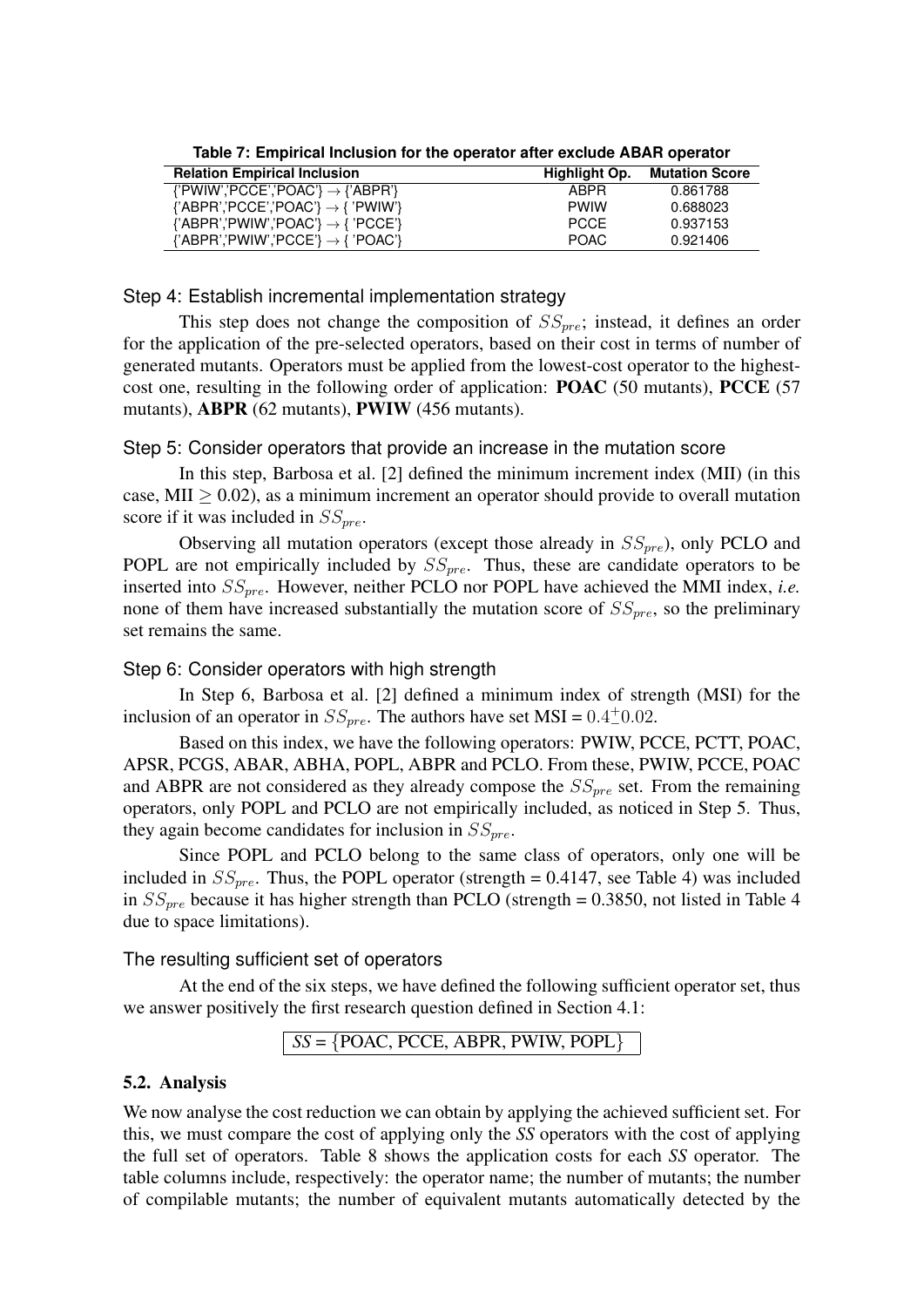*Proteum/AJ* tool; and the number of significant mutants (*i.e.* killed by tests or manually classified as equivalent).

At a first sight, we obtain a cost reduction of 26.4%, considering all 922 mutants generated (see Table 2) and the 679 mutants generated with *SS* operators. In a further analysis, we discard anomalous mutants and mutants that are automatically detected as equivalent. In both cases, no manual effort is required, since identifying such mutants only depends on automated routines performed by the tool. Therefore, we consider only the last column of Table 2 and the results are as follows:

From the 922 mutants generated by all operators, 471 are automatically classified as equivalent and 85 are anomalous. This gives us a balance of 366 significant mutants. Comparing this number with the value of 173 (which is the number of significant mutants generated by the *SS* operators), the cost reduction reaches 53%.

This cost reduction is slightly lower than the reduction of 65% reached by Barbosa et al. [2]. Nevertheless, it is undoubtedly an expressive value. Therefore, we can also answer positively the second research question defined in Section 4.1.

| ועטוס טו טטטנ טו גווט טעווווטוטווג טטנ |      |           |            |                      |  |  |
|----------------------------------------|------|-----------|------------|----------------------|--|--|
| <b>Operator</b>                        | Cost | Comp.Mut. | Equiv.Mut. | <b>Total Mutants</b> |  |  |
| <b>POAC</b>                            | 50   | 44        |            | 44                   |  |  |
| <b>PCCE</b>                            | 57   | 55        |            | 55                   |  |  |
| <b>ABPR</b>                            | 62   | 20        |            | 20                   |  |  |
| <b>PWIW</b>                            | 456  | 446       | 402        | 44                   |  |  |
| <b>POPL</b>                            | 54   | 50        | 40         | 10                   |  |  |
| Total                                  | 679  | 615       | 442        | 173                  |  |  |

**Table 8: Cost of the Sufficient Set**

#### 5.3. Limitations

According to Barbosa et al. [2], the Sufficient Procedure depends on the application domain and the set of applications used. Given that there is no other study reporting the use of this procedure to determine sufficient sets of mutation operators in AO programs, it would be interesting to apply the Sufficient Procedure to other application domains in order to contrast the results with the findings of this study. It is also interesting to apply this procedure using a larger set of application to investigate the scalability of the procedure in this paradigm, because the set used in this study consists of only 12 applications.

Another limitation concerns the variety of mutation operators applied. The DSSR, DEWC and DAIC operators did not generate any mutant for the target applications. Indeed, a previous cost estimation study performed by Ferrari et al. [9] showed that these operators are likely to produce few (if none) mutants even when applied to medium-sized systems.

## 6. Conclusion and Future Work

This paper reported an exploratory study that aimed to identify a reduced set of mutation operators that require effective tests to reveal faults artificially introduced into programs. To achieve the results, we applied the Sufficient Procedures, which is an incremental technique to identify the most relevant mutation operators from a given set of operators. The relevance of an operator relies on its produced mutant coverage (*i.e.* the mutation score) and on its strength when compared to other operators. After concluding the study, we provided positive answers to two research questions that regarded the feasibility of the procedure for the AO programs, and the level of cost reduction that can be achieved. In short, a set compound by 5 out of 24 operators requires 53% less effort in terms of the number of generated mutants when contrasted with the full set of operators.